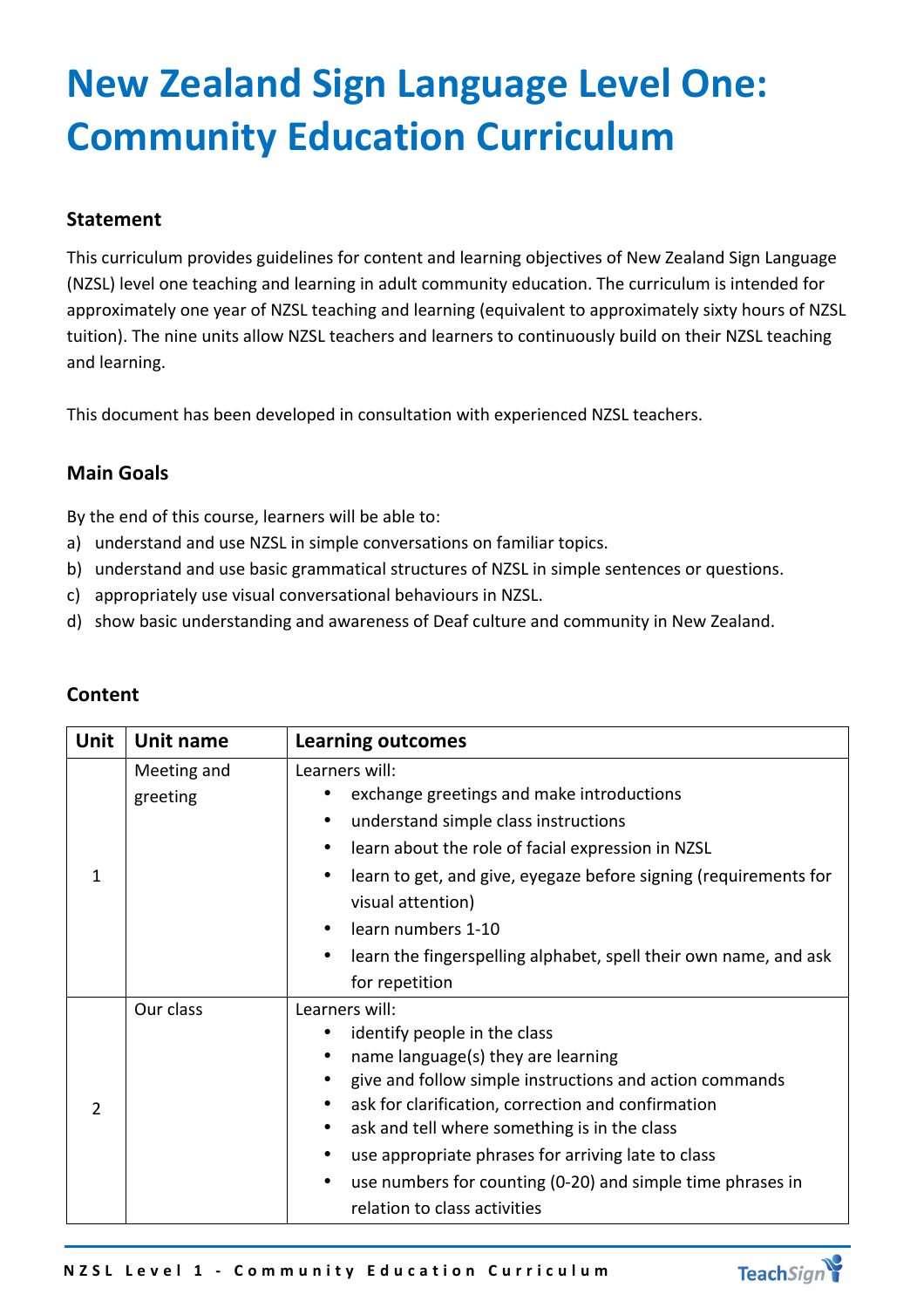| <b>Unit</b> | Unit name           | <b>Learning outcomes</b>                                                             |
|-------------|---------------------|--------------------------------------------------------------------------------------|
| 3           | Needs and wants     | Learners will:                                                                       |
|             |                     | name common food and drink items                                                     |
|             |                     | make and respond to requests and offers for basic wants and                          |
|             |                     | needs                                                                                |
|             |                     | ask and tell locations of familiar objects and locations in the                      |
|             |                     | immediate environment                                                                |
|             |                     | express likes and dislikes                                                           |
|             |                     | understand basic signs about emergency exit procedures                               |
| 4           | Family and friends  | Learners will:                                                                       |
|             |                     | tell about immediate family/whanau and relationships (e.g.                           |
|             |                     | friends, colleagues)                                                                 |
|             |                     | give and ask personal information about self and others such as                      |
|             |                     | where one lives and their pets                                                       |
|             |                     | use numbers for counting, age, ranking                                               |
|             | Everyday activities | Learners will:                                                                       |
|             |                     | communicate about simple home and leisure daily routines and<br>٠                    |
| 5           |                     | activities                                                                           |
|             |                     | express feelings about activities                                                    |
|             |                     | use calendar and clock time phrases                                                  |
|             | Small talk          | Learners will:                                                                       |
|             |                     | start conversations with known and unknown people                                    |
|             |                     | make compliments (e.g. appearance, clothing) and<br>٠                                |
| 6           |                     | congratulations                                                                      |
|             |                     | ask and tell about general wellbeing, health and everyday life                       |
|             |                     | discuss the weather                                                                  |
|             |                     | close a conversation                                                                 |
|             | Community and       | Learners will:                                                                       |
|             | work                | communicate about essential services and locations in their                          |
|             |                     | community (e.g. doctor, bank, library)                                               |
| 7           |                     | describe occupations, tasks and transport in relation to work                        |
|             |                     | and community activities                                                             |
|             |                     | negotiate appointments and bookings                                                  |
|             |                     | discuss prices on use of services and purchases, and ways of                         |
|             |                     | payment                                                                              |
|             | My place            | Learners will:                                                                       |
|             |                     | invite others, accept and decline invitations to their home                          |
| 8           |                     | give and ask for addresses and contact details (e.g. email,                          |
|             |                     | mobile number)                                                                       |
|             |                     | describe identifying features of their home (e.g. two storey,<br>brick, white fence) |
|             |                     | understand and give simple directions to their homes                                 |
|             |                     | identify rooms in the house                                                          |
|             |                     | name essential household items relevant for visitors (e.g. meals,                    |
|             |                     | toilet paper)                                                                        |